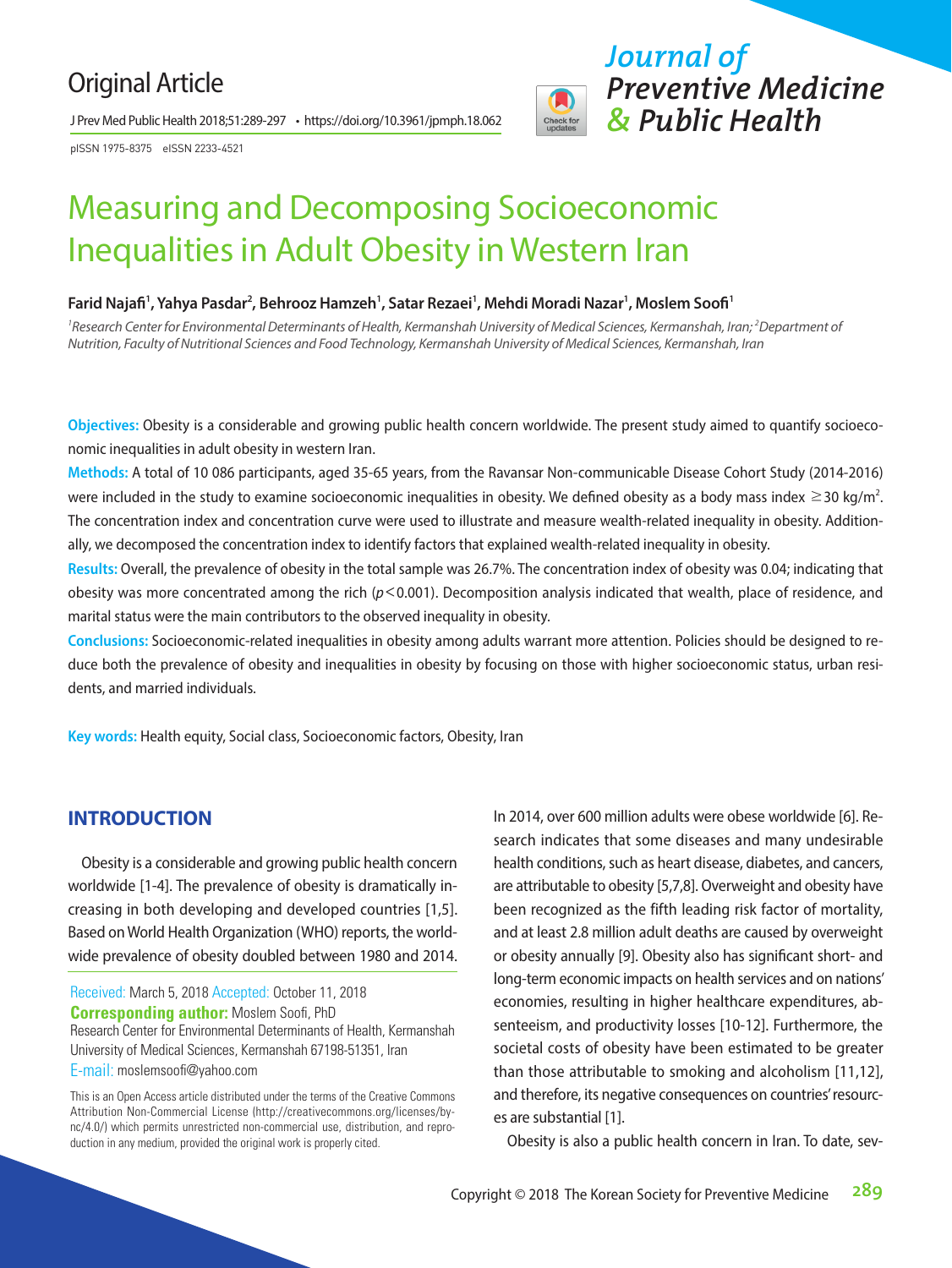eral studies have assessed the prevalence of obesity and its associated factors at both national and subnational levels. They have reported a high prevalence of overweight and obesity in the Iranian population [13-15]. For example, according to the first national survey of weight status in Iranian adults, the ageadjusted prevalence of overweight or obesity was 42.8% in males and 57.0% in females, and 11.1% of males and 25.2% of females were obese [13]. Another study estimated that the prevalence of obesity and the mean body weight index (BMI) in the Iranian population above the age of 18 were 21.7% and 25.2  $kg/m<sup>2</sup>$ , respectively. That study found an increasing trend in the prevalence of obesity in Iran [15]. The results of an assessment of the prevalence of obesity and its determinants in females residing in Kermanshah showed that the prevalence of overweight or obesity was 39.4 and 21.9%, respectively. That study found lower economic status and illiteracy to be significantly associated with obesity [16]. Recently, a national study based on the Iranian surveillance system for the risk factors of non-communicable diseases reported a prevalence of obesity of 17.5% in Kermanshah in 2005 [17]. Obesity is a complex and multifactorial problem that is affected by factors at both the macro-level (e.g., economic and nutritional transitions) and the individual level (e.g., genetic, psychosocial, lifestyle, and socioeconomic factors) [18]. It should be noted that socioeconomic status (SES) has potential effects on individuals' lifestyle, eating behaviors, and caloric intake [19,20]. Some 'unhealthy' lifestyles and health conditions such as obesity and overweight, particularly in developing countries, tend to be more widespread in specific socioeconomic groups [19-21].

To the best of our knowledge, there is little information about socioeconomic inequalities in obesity in Iran. To fill this gap in the literature, the present study aimed: (1) to quantify socioeconomic inequalities in the prevalence of obesity in the adult population in Kermanshah, in western Iran and (2) to decompose the observed inequality by quantifying the contribution attributable to each determinant. The findings can help policy-makers design targeted and effective strategies to reduce the prevalence of obesity and socioeconomic inequalities in obesity.

# **METHODS**

#### **Study Setting**

This study used data from the Ravansar Non-communicable Cohort Study (RaNCD) study as a regional part of the Prospec-

#### Journal of **Preventive Medicine** & Public Health

tive Epidemiological Research Studies in Iran (PERSIAN) cohort. The PERSIAN cohort was launched in 2014 and includes 180 000 persons aged 35-70 years from 18 geographically-defined regions of Iran, chosen based on specific characteristics of each region, such as exposure to certain risk factors, local disease patterns and population stability, causes of death, and local commitment and capacity. The PERSIAN cohort was aimed at the identification of the risk factors associated with the most common non-communicable diseases in Iran, with the goal of contributing to evidence-informed policymaking and the world's medical knowledge. The PERSIAN cohort is turning into a major source of data on Iran's population, health, nutrition, and lifestyle at the national and subnational levels. To this end, the required data were gathered using an instrument that contained items on many different aspects of life affecting individuals' health status. Details about the design, sampling, and inclusion and exclusion criteria have been published elsewhere [22]. The city of Ravansar is located in western Iran in close proximity to the Iran-Iraq border, with a population of about 50 000 inhabitants. The majority of residents of Ravansar are of Iranian Kurdish ethnicity. There are 3 urban healthcare centers in Ravansar and 2 other rural healthcare centers, as well as 32 active local health houses (locally known as *khaneye behdasht*) in rural areas. The RaNCD cohort comprised 10 086 individuals aged 35-65 years old.

#### **Dependent and Independent Variables**

A dichotomous outcome variable was constructed using the BMI information of samples; in line with the WHO definition, obesity was defined as a BMI equal or greater than 30 kg/m<sup>2</sup>. Anthropometric parameters were measured using automated bioelectric impedance with integrated automatic stadiometer (InBody 770, BSM350; InBody, Seoul, Korea). The explanatory variables used in the analyses were sex, age, marital status, education, number of members in the household, place of residence, wealth index as an indicator of economic status, and smoking behavior as a lifestyle factor.

#### *Socioeconomic status measure*

In accordance with previous studies [23-25], SES was classified using data on education level, durable goods, housing characteristics, and other amenities of individuals interviewed in the PERSIAN cohort through applying principal component analysis (PCA). To generate the SES, various factors were considered in the PCA model, such as owning a freezer, a dish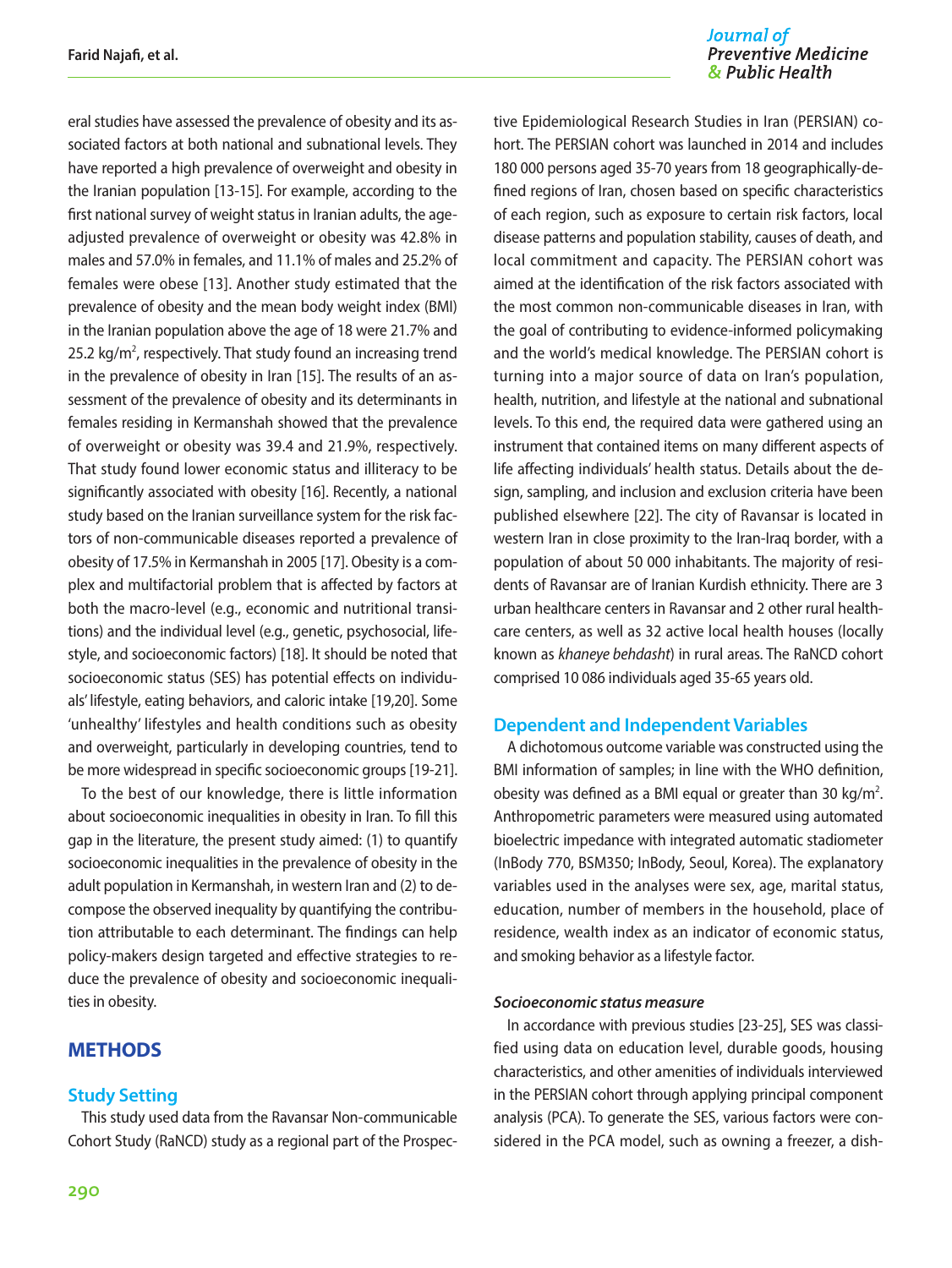washer, an LCD/LED/plasma TV, a vacuum cleaner, a personal computer/laptop, access to the Internet, a mobile phone, a car, a motorcycle, an extractor fan, a bathroom, access to tap water, the number of rooms for the members of the family, the type of kitchen, the type of house ownership, house area, and the number of foreign and domestic trips. As mentioned previously, education level was included in the PCA model. To perform PCA on the variables related to SES, qualitative categorical variables were re-coded as binary variables. Then, all the variables and other continuous variables were entered into the model. SES was classified by weighting the first factor of PCA [26]. Moreover, the new SES variable were categorized into quintiles to determine the economic status of individuals and were then used in subsequent analyses.

#### **Statistical Analysis**

The concentration curve (CC) and concentration index (CI) were used, because they are the standard and most frequently-used tools for assessing inequality in the health economics literature [27,28]. The CC is a graphical exhibition of the degree of inequality, which plots the cumulative percentage of the health outcome (*y*-axis) against the cumulative percentage of the population, ranked by SES from poorest to richest (*x*-axis). A line of 45° shows perfect equality. If the health outcome variable is concentrated in lower socioeconomic groups, the CC lies above the 45° line (line of perfect equality) and vice versa. The farther the CC is under or above the line of equality, the higher the inequality in the health variable of interest. The CI is directly related to the CC, which quantifies the degree of socioeconomic-related inequality in health outcomes and is defined as twice the space between the CC and the line of perfect equality. This parameter indicates whether the health outcome is concentrated more among people of lower or higher socioeconomic groups. The value of the CI ranges from -1 to +1, and a negative value indicates that the health outcome is more concentrated in groups with lower SES, and vice versa for a positive value. If the CI equals zero, the health outcome is equally distributed among populations [29]. The CI is defined as follows:

$$
CI = \frac{2 * cov(y_i r_i)}{\mu} \tag{1}
$$

where  $\mu$  is the mean or the proportion of the health variable and *yi* and *ri* represent the variable of interest and fractional rank in the socioeconomic distribution for the  $i<sub>th</sub>$  individual, respectively. Additionally, the individuals were ranked according

to their SES, from the richest to the poorest [28,30]. The bounds of the CI for a binary variable are not +1 and -1, and instead depend on the mean  $(\mu)$  of the variable [28]. To this end, different correction methods were proposed by Wagstaff [28] and Erreygers [31] to address this issue. Hence, according to the results of previous studies [32-34], the method proposed by Wagstaff was employed to normalize the CI. This solution helps to correctly quantify the degree of inequality within the range of -1 to  $+1$ . According to the Wagstaff [28] approach, the *CI* is normalized as follows:

$$
CI_{Wagstaff} = \frac{CI}{1 - \mu}
$$

where  $\mu$  is the mean of the health variable and  $CI$  represents the conventional *CI*.

To calculate the contribution of determinants to the inequalities, the Wagstaff-type decomposition analysis of CC was used. This technique is based on regression analysis of the association between the outcome variable and its determinants for any linear additive regression model of health outcome (*y*), such as:

$$
y = \alpha + \sum_{k} \beta_k x_k + \varepsilon \tag{2}
$$

The CI for a variable *y* can be written as follows [25,26].

$$
CI = \sum_{k} \left( \frac{\beta_k \bar{x}_k}{\mu} \right) CI_k + GC_{\varepsilon}/\mu \tag{3}
$$

Where  $CI$  is the overall concentration index,  $\mu$  indicates the mean of *y* (health outcome variable),  $\bar{x}_k$  represents the mean of  $x_k$  (determinants), Ck is the concentration index for  $x_k$ , and  $GC_{\varepsilon}$  denotes the generalized concentration index for  $\varepsilon$ . It should be noted that  $CI$  is equal to the weighted sum of the *CIs* of the *k* determinants, where the weight of  $x_k$  is the elasticity of  $y$  with respect to  $x_k$ .

Equation 3 shows that the *CI* has 2 components: the explained component  $(\sum_k {\frac{\beta_k \bar{x}_k}{\mu}} C I_k)$ , which indicates the contribution of each determinant to the socioeconomic inequality in the outcome variable *CI*(*y*), and the unexplained (residual) component  $(GC_{\varepsilon}/\mu)$ , which is the socioeconomic inequality not explained by systematic variation in the determinants across socioeconomic groups.

$$
CI_{normalized} = \frac{c}{1-\mu} = \frac{\sum_{k} \left(\frac{\beta_k x_k}{\mu}\right) c I_k}{1-\mu} + \frac{c c_{\varepsilon}/\mu}{1-\mu} \tag{4}
$$

Since the outcome variable of the present study (obesity) was binary, a non-linear estimation was used. The marginal effects of the  $\beta_k$  based on the logic model were estimated, and these marginal effects were then used to compute the contributions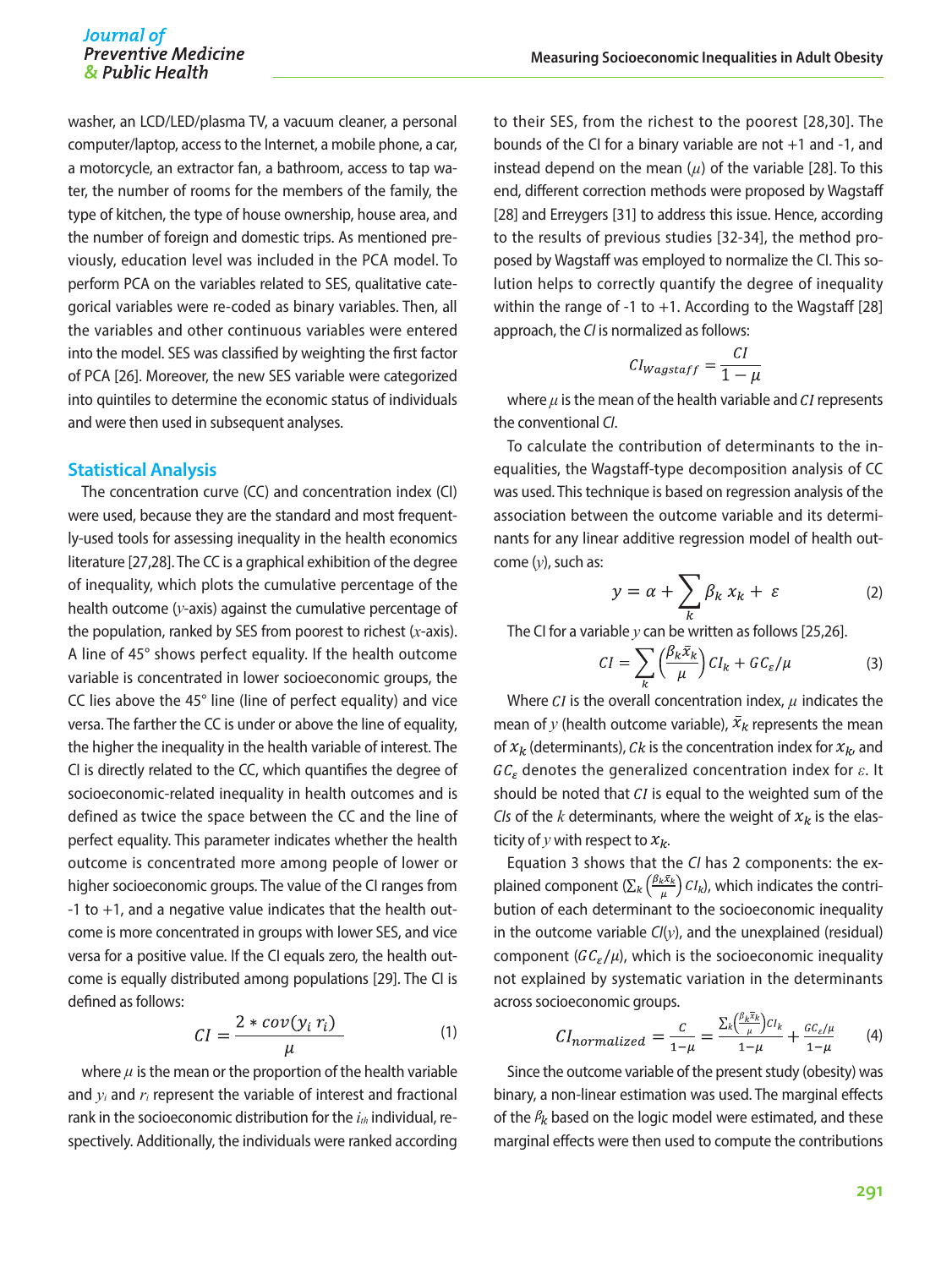Journal of **Preventive Medicine** & Public Health

of the explanatory variables [30]. Below, the linear approximation of the non-linear estimations is given by equation (5).

$$
CI = \sum_{k} \left( \frac{\beta_k^m \bar{x}_k}{\mu} \right) CI_k + GC_{\varepsilon}/\mu \tag{5}
$$

Where  $\beta_{k}^{m}$  is the marginal effect (dy/dx) of each *x*. In summary, the contribution of the determinants is calculated as follows: first, the regression model of the health outcome variable is performed for all  $x_k$  to obtain the marginal effects of determinants  $(\beta_k)$ . In the second step, the mean of the health outcome  $(\mu)$  and each of the determinants  $(x_k)$  and the elasticity of the health variable are calculated with respect to each *x* (*xk*). In the third step, the *CIs* are calculated for the health

| Table 1. Prevalence of obesity in terms of determinant vari- |
|--------------------------------------------------------------|
| ables among cohort participants aged 35-65, 2016             |

| <b>Variables</b>   | n(% )       | Obesity (n) | Prevalence (%) |
|--------------------|-------------|-------------|----------------|
| Sex                |             |             |                |
| Female             | 5300 (52.5) | 1919        | 36.26          |
| Male               | 4786 (47.5) | 798         | 16.73          |
| Age (y)            |             |             |                |
| 35-44              | 4371 (43.4) | 1180        | 27.04          |
| 45-54              | 3351 (33.3) | 989         | 29.55          |
| 55-65              | 2346 (23.3) | 546         | 23.33          |
| Marital status     |             |             |                |
| Married            | 9092 (90.1) | 2492        | 27.47          |
| Single and other   | 994 (9.9)   | 225         | 22.73          |
| Education          |             |             |                |
| <b>Illiterate</b>  | 4633 (45.9) | 1448        | 31.34          |
| Primary            | 2653 (26.3) | 729         | 27.53          |
| Intermediate       | 1055 (10.5) | 230         | 21.86          |
| Secondary          | 976 (9.7)   | 184         | 18.89          |
| Higher             | 769 (7.6)   | 126         | 16.43          |
| Economic status    |             |             |                |
| Poorest            | 1954 (20.0) | 484         | 24.83          |
| Second poorest     | 1954 (20.0) | 513         | 26.32          |
| Middle             | 1954 (20.0) | 507         | 25.99          |
| Second richest     | 1954 (20.0) | 554         | 28.40          |
| Richest            | 1954 (20.0) | 567         | 29.09          |
| Household size (n) |             |             |                |
| $1 - 2$            | 816(8.1)    | 224         | 27.48          |
| $3-6$              | 8754 (86.8) | 2382        | 27.26          |
| $\geq$ 7           | 509(5.0)    | 111         | 21.81          |
| Place of residence |             |             |                |
| Urban              | 5972 (59.2) | 1798        | 30.16          |
| Rural              | 4114 (40.8) | 919         | 22.41          |
| Smoking            |             |             |                |
| Smoker             | 2010 (20.0) | 361         | 18.03          |
| Non-smoker         | 8043 (80.0) | 2351        | 29.28          |

outcome and each explanatory variable. In the fourth step, the contribution of each *x* to the *CI* is calculated by multiplying the elasticity of each determinant by its *CI C<sub>k</sub>*:  $Cont_{x_k/Cl_v}$  =  $Elas_{\nu/x_k} * CI(x_k)$ . Finally, following Yiengprugsawan et al. [35], the adjusted percentage was used to calculate the percentage contribution of each of the determinants. This approach is based on the total explained portion that contributes to the same direction of the CI and provides a better explanation for those contributions.

#### **RESULTS**

Table 1 shows the descriptive characteristics of the sample. A total of 10 086 adults aged 35-65 years, with a mean age of  $47.23 \pm 8.21$  years, were included in the study, of whom 5300 (52.5%) were female. Most participants were 35-44 years old (43.4%), and the majority of the sample was married (90.1%). Furthermore, literate subjects accounted for 54.1% of the sam-

**Table 2.** Concentration indices (CIs) of adult obesity

| <b>Sample</b> | n     | <b>Normalized CI</b> | <b>Standard</b><br>error | <i>p</i> -value |
|---------------|-------|----------------------|--------------------------|-----------------|
| Total         | 10026 | 0.04                 | 0.01                     | 0.002           |
| Male          | 4626  | 0.10                 | 0.02                     | < 0.001         |
| Female        | 5123  | 0 1 1                | በ በ2                     | < 0.001         |



**Figure 1.** Concentration curve (CC) of obesity according to socioeconomic status for cohort participants aged 35-65, 2016. The black line is the equality line. The red line below the equality line represents the CC. The father the CC is below the equality line, the more concentrated the health outcome is among the rich.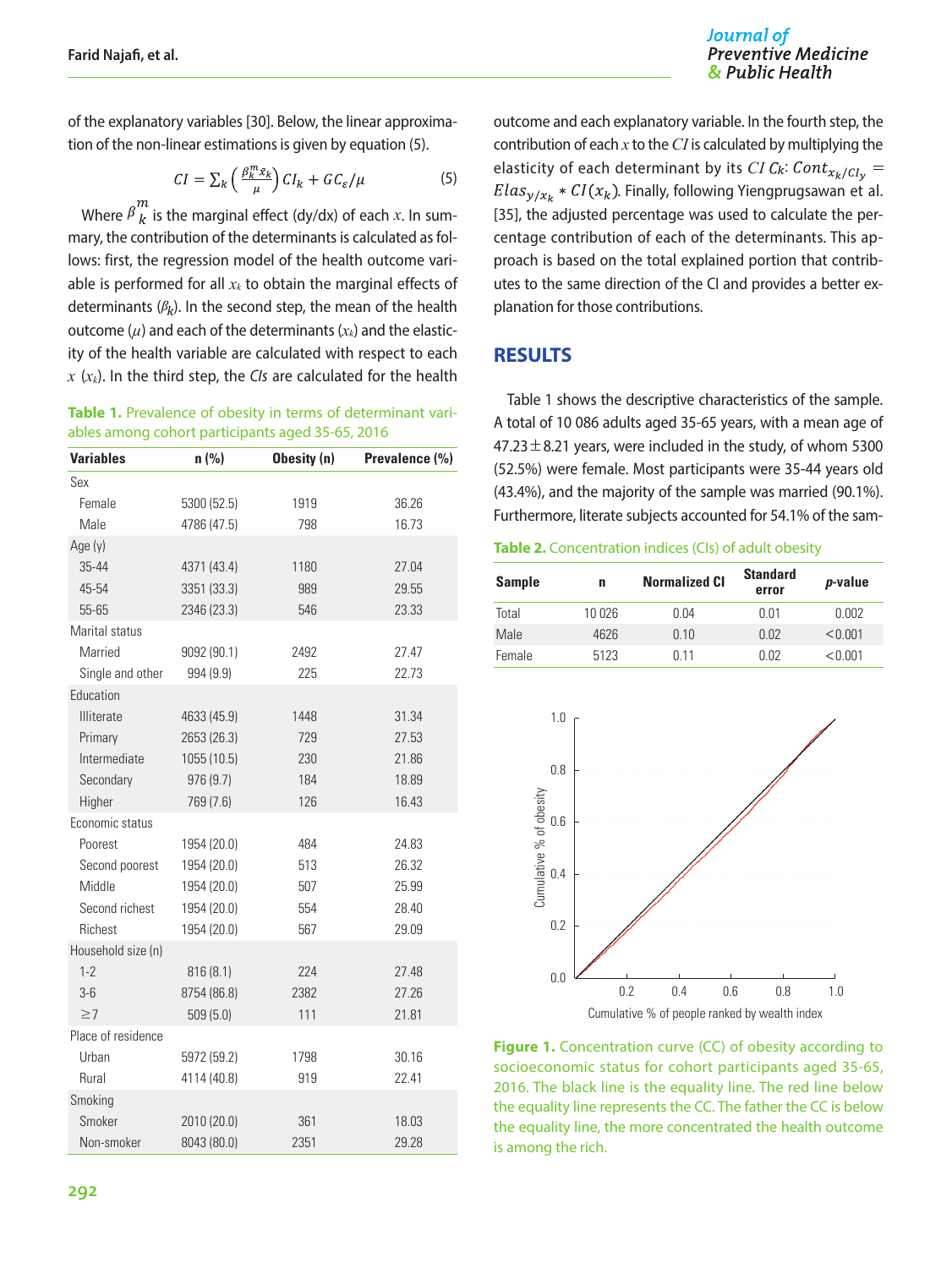#### Journal of **Preventive Medicine** & Public Health

ple under study (Table 1), and the overall prevalence of obesity in the total sample was 26.72%. Participants aged 45-54 years old, urban participants, illiterate subjects, and well-off people had higher proportions of obesity than their counterparts. Additionally, 29.09% of the participants in the highest wealth quintile, 36.26% of females, 31.34% of illiterates, and 30.16% of urban individuals were obese (Table 1).

The normalized CIs are presented in Table 2. The normalized CI was 0.04 for the entire population, 0.10 for males, and 0.11 for females. The positive value indicates that wealthy individuals had a higher rate of obesity than those with lower economic status. As shown in Table 2, the magnitude and sign of the inequality were statistically significant ( $p=0.002$ ).

As shown in Figure 1, the CC of obesity lay below the perfect equality line, an indication that the prevalence of obesity was higher among the rich.

In Table 3, the results of the decomposition analysis are presented, and the contribution of each explanatory variable to the socioeconomic inequality in obesity is explained.

The contributions come from both the distribution of a given variable across socioeconomic groups (CI) and the elasticity of the outcome variable with respect to the determinants. Elasticity is the responsiveness of the health outcome to a determinant, and is defined as the change in the health outcome in response to the corresponding change (1 unit) in the determinant [36]. A positive contribution means that the combined marginal effect of the determinant and its distribution in respect to wealth increases the socioeconomic inequality in the health outcome, and vice versa for a negative contribution. Thus, if economic status made no contribution, the extent of inequality in obesity would be lower, with other conditions remaining constant.

As shown in Table 3, living in urban areas and marriage had positive CI values, suggesting that these factors were concentrated among wealthy people. In contrast, being female and smoking habits had negative CI values, indicating that these factors were concentrated among economically disadvantaged people.

According to the decomposition analysis, female made a negative contribution. If a factor makes a negative contribution, the degree of the inequality in obesity would be higher in the absence of that factor.

| <b>Variable</b>      | <b>Mean</b> | <b>Marginal effect</b> | <b>Elast</b> | $C_{k}$  | Cont     | Adjusted % <sup>1</sup> | Sum of adjusted % <sup>1</sup> |
|----------------------|-------------|------------------------|--------------|----------|----------|-------------------------|--------------------------------|
| Sex (female)         | 0.52        | 0.206                  | 0.402        | $-0.157$ | $-0.063$ | $-51.4$                 | $-51.4$                        |
| Age (y)              |             |                        |              |          |          |                         |                                |
| 45-54                | 0.33        | 0.028                  | 0.035        | 0.021    | 0.000    | 0.6                     | 4.9                            |
| 55-65                | 0.23        | $-0.026$               | $-0.023$     | $-0.229$ | 0.005    | 4.3                     | $\sim$                         |
| Marital status       |             |                        |              |          |          |                         |                                |
| Married              | 0.90        | 0.096                  | 0.322        | 0.036    | 0.011    | 9.4                     | 9.4                            |
| Socioeconomic status |             |                        |              |          |          |                         |                                |
| Second poorest       | 0.20        | 0.024                  | 0.017        | $-0.548$ | $-0.009$ | $-7.8$                  | $-7.8$                         |
| Middle               | 0.20        | 0.029                  | 0.021        | $-0.000$ | $-0.000$ | 0.0                     | 0.0                            |
| Second richest       | 0.20        | 0.052                  | 0.038        | 0.548    | 0.021    | 17.1                    | 59.2                           |
| Richest              | 0.20        | 0.064                  | 0.047        | 1.090    | 0.052    | 42.1                    | $\overline{\phantom{a}}$       |
| Household size (n)   |             |                        |              |          |          |                         |                                |
| $3-6$                | 0.10        | 0.084                  | 0.025        | $-0.345$ | $-0.009$ | $-7.1$                  | $-7.1$                         |
| $\geq$ 7             | 0.87        | 0.058                  | 0.187        | 0.035    | 0.006    | 5.3                     | 5.3                            |
| Place of residence   |             |                        |              |          |          |                         |                                |
| Urban                | 0.59        | 0.064                  | 0.141        | 0.184    | 0.026    | 21.1                    | 21.1                           |
| Lifestyle factor     |             |                        |              |          |          |                         |                                |
| Smoking              | 0.2         | $-0.053$               | $-0.024$     | $-0.000$ | 0.000    | 0.0                     | 0.0                            |
| Explained            | $\sim$      | $\blacksquare$         |              | ÷,       | 0.041    | ÷,                      | $\blacksquare$                 |
| Residuals            |             |                        |              |          | $-0.000$ |                         | $\overline{\phantom{a}}$       |
| Total                |             |                        |              |          | 0.040    |                         | 99.9                           |

**Table 3.** Results for the decomposition of the concentration index of obesity in Kermanshah, 2016

Elast, Elasticity; C<sub>k</sub>, Concentration index of explanatory variables; Cont, contribution of explanatory variables. 1 Calculated from the total explained portion that contributed to the same direction of the concentration index.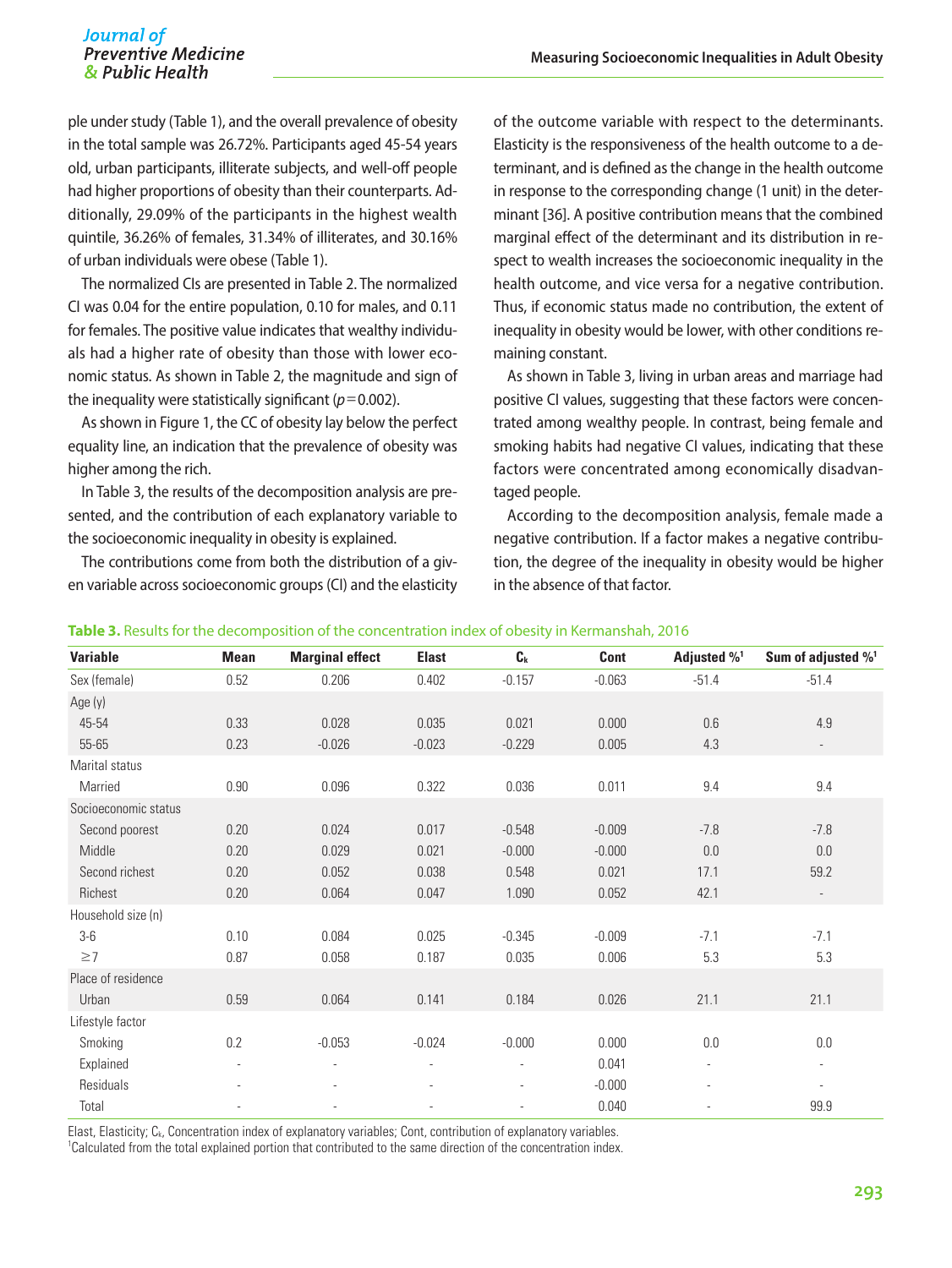The results indicated that the largest contributor to the CI for obesity was SES, with a positive contribution of 59.2%. Urban residence was the second largest contributor, with a positive contribution of 21.0%, and marital status was also a major contributor to inequality. Household size and age group were the next largest contributors, in order. The contribution of smoking was close to zero because it was equally distributed across socioeconomic groups [35].

#### **DISCUSSION**

The present study aimed to quantify and decompose socioeconomic inequalities in adult obesity in Iran. The results of the present study revealed a pro-poor inequality (i.e., a positive CI), suggesting that obesity was concentrated among individuals with higher SES. This finding is contrary to a previous study performed in Iran by Emamian et al. [17], in which a prorich inequality in obesity was reported.

However, our findings are consistent with the results of several other previous studies. For instance, the results of a study on income-related inequalities in obesity risk in Canada found that obesity was concentrated in wealthy people [2]. Similarly, Ljungvall and Gerdtham [37] found that obesity was concentrated among people of higher economic status in Sweden. Furthermore, a study that measured socioeconomic inequalities in adult obesity prevalence in South Africa showed that obesity was more concentrated among wealthy individuals [1]. Another study that measured income-related inequalities in obesity in 10 European countries revealed that income-related inequalities were more concentrated in females of lower SES [20]. To diminish the existing inequalities, a main step in designing policy interventions is to identify the contributors of inequalities in obesity across various populations [38]. Moreover, the results of a decomposition analysis suggested that SES was the main factor that could explain the largest proportion of inequality in obesity. The explanatory variables that made the next largest contributions to the socioeconomic inequality in obesity were urban residence and marital status, in order.

These results of the present study are consistent with the findings of the previously-mentioned study conducted in Iran, in which females and urban residents made a greater contribution to the inequality in obesity among different SES groups [17]. These findings are also in accord with those of other previous studies. The results of decomposing the socioeconomic inequality in obesity in South Africa also showed that the

# Journal of<br>Preventive Medicine & Public Health

wealth index significantly and positively contributed to the inequality in obesity. In addition, it was found that educational attainment was a major contributor to obesity [1]. Similarly, demographic variables such as income and education were the main factors that explained the income-related inequality in obesity risk in Canada [2]. According to the decomposition analysis of obesity inequality in Sweden, income was the main driving force behind obesity inequality, whereas being single was an important counteracting factor, and the contribution of age was generally significant [37]. Additionally, education and demographic factors were found to be some of the key contributors to inequalities in obesity in Spain [19].

In contrast to the previous study in Iran, it was observed that there was pro-poor inequality in obesity in the population under study. A possible explanation for this might be that developing countries have experienced significant social and economic transformations in their epidemiological and demographic structures. Therefore, the socioeconomic distribution of health outcomes has changed in ways that have produced inequalities in health worldwide [39]. It should be noted that the previous study analyzed data from Iran's surveillance system for risk factors of non-communicable diseases that were collected in 2005 [17]. Therefore, further studies (at the national or subnational level) are required to reach firmer conclusions and to better understand the nature of obesity distribution patterns in Iran.

The results of the decomposition technique draw attention to the importance of considering these factors and may help with planning and designing interventions to reduce the prevalence of socioeconomic inequalities in obesity.

The PERSIAN cohort used a rigorous methodology, with continuing supervision and standardized parameters, which may be a strong point of this study. Additionally, data on durable assets and housing characteristics were used to measure economic status (wealth index) because data on income, expenditures, and/or consumption in low- and middle-income countries are often unavailable or unreliable [26]. The wealth index generated by PCA is a reasonable proxy of economic position [1,26]. A combination of durable assets and housing characteristics is an accurate technique to develop the wealth index using the PCA method, leading to fewer limitations in comparison to measures of income and/or expenditures/consumption in developing countries [40]. Nonetheless, the present study was faced with some limitations. First, since the present study was cross-sectional, the results did not show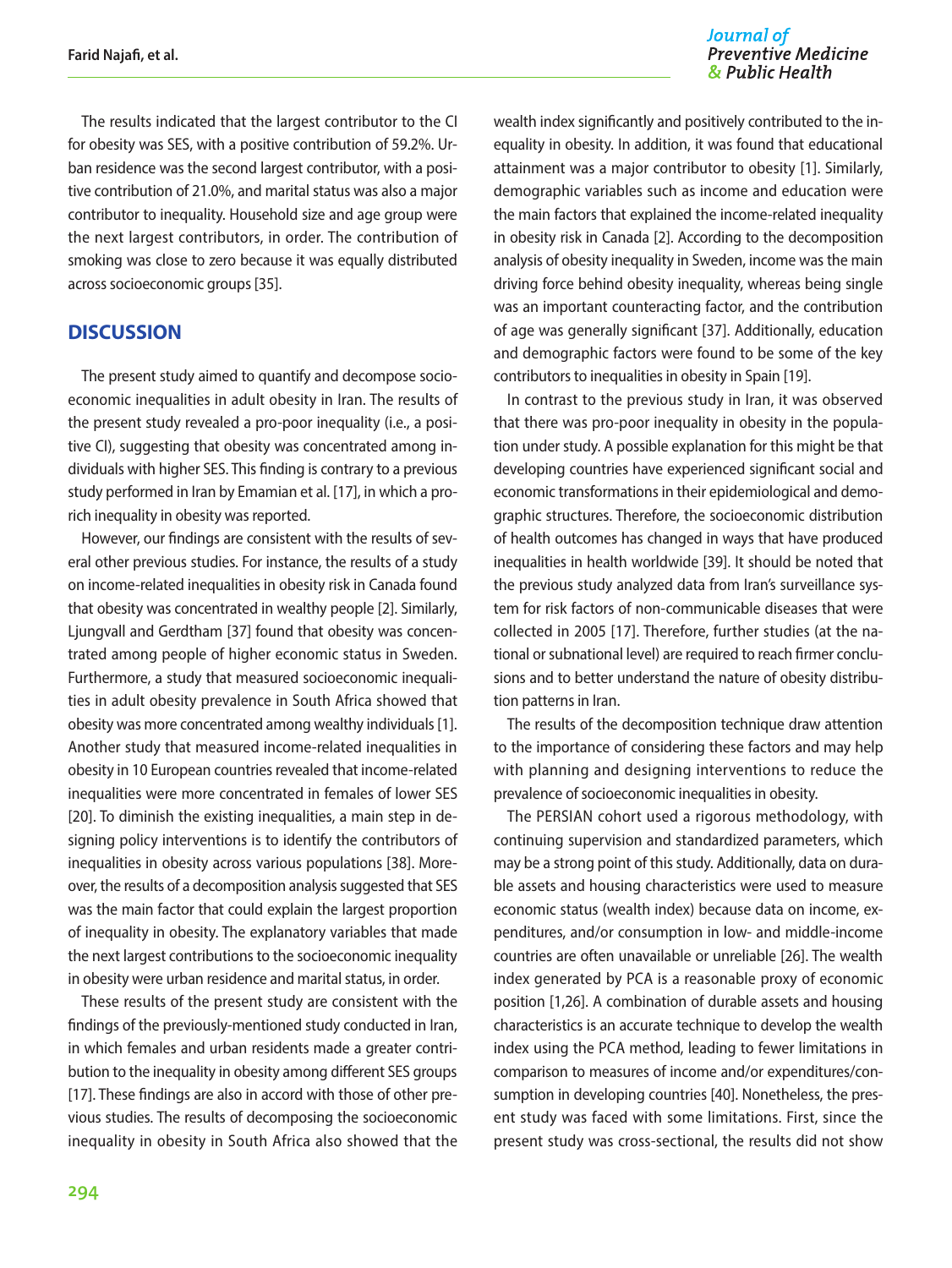#### Journal of **Preventive Medicine** & Public Health

causality. Therefore, a longitudinal dataset would be required to examine the changes in inequality and to make judgments about causality. In addition, this study only included individuals aged 35-65 years because considering the entire age range was not feasible.

Furthermore, extreme caution should be exercised when generalizing the findings of the present study to other groups. Since smoking was expected to be endogenous in relation to obesity and may lead to potential bias, it was initially excluded from the model used in the decomposition analysis. The sign and magnitude of the contributions of other explanatory variables did not change, and therefore this factor was included in the model, since smoking has been associated with obesity [1]. Furthermore, as the decomposition technique is a deterministic approach, there might have been other factors that were not included in the analytical model and might have contributed to inequalities in obesity [38].

In conclusion, the results of the present study demonstrated that there was a pro-poor inequality in obesity in the population under study. The results also suggested that a substantial fraction of the inequality in adult obesity was explained by SES, followed by urban residence and marriage. Thus, to reduce the prevalence of obesity and inequality in obesity, intervention policies should be focused on these factors. In addition, the active collaboration of the health system with other social and economic sectors could be an effective policy strategy for reducing socioeconomic inequalities in obesity in adults.

# **ACKNOWLEDGEMENTS**

The present study utilized the data collected from the RaNCD as a regional part of the PERSIAN cohort. The authors hereby express their gratitude to Prof Reza Malekzadeh, director of the PERSIAN cohort, and Dr Hossein Poustchi, the executive director of the PERSIAN cohort, for helping us to conduct this study in Ravansar.

This work funded by Iran's Ministry of Health and Medical Education (MoHME) and Kermanshah University of Medical Sciences (KUMS).

# **CONFLICT OF INTEREST**

The authors have no conflicts of interest associated with the material presented in this paper.

### **ORCID**

Farid Najafi *http://orcid.org/0000-0002-0534-6444* Yahya Pasdar *http://orcid.org/0000-0001-8682-5721* Behrooz Hamzeh *http://orcid.org/0000-0002-1110-0870* Satar Rezaei *http://orcid.org/0000-0002-6194-6057* Mehdi Moradi-Nazar *https://orcid.org/0000-0001-7033-6755* Moslem Soofi *http://orcid.org/0000-0003-4922-8412*

# **REFERENCES**

- 1. Alaba O, Chola L. Socioeconomic inequalities in adult obesity prevalence in South Africa: a decomposition analysis. Int J Environ Res Public Health 2014;11(3):3387-3406.
- 2. Hajizadeh M, Campbell MK, Sarma S. Socioeconomic inequalities in adult obesity risk in Canada: trends and decomposition analyses. Eur J Health Econ 2014;15(2):203-221.
- 3. Ng M, Fleming T, Robinson M, Thomson B, Graetz N, Margono C, et al. Global, regional, and national prevalence of overweight and obesity in children and adults during 1980-2013: a systematic analysis for the Global Burden of Disease Study 2013. Lancet 2014;384(9945):766-781.
- 4. Wells JC, Marphatia AA, Cole TJ, McCoy D. Associations of economic and gender inequality with global obesity prevalence: understanding the female excess. Soc Sci Med 2012;75(3): 482-490.
- 5. Little M, Humphries S, Patel K, Dewey C. Factors associated with BMI, underweight, overweight, and obesity among adults in a population of rural south India: a cross-sectional study. BMC Obes 2016;3:12.
- 6. World Health Organization. Obesity and overweight; 2018 [cited 2018 Nov 1]. Available from: http://www.who.int/en/ news-room/fact-sheets/detail/obesity-and-overweight.
- 7. Hajizadeh M, Sia D, Heymann SJ, Nandi A. Socioeconomic inequalities in HIV/AIDS prevalence in sub-Saharan African countries: evidence from the Demographic Health Surveys. Int J Equity Health 2014;13:18.
- 8. Jafari-Adli S, Jouyandeh Z, Qorbani M, Soroush A, Larijani B, Hasani-Ranjbar S. Prevalence of obesity and overweight in adults and children in Iran; a systematic review. J Diabetes Metab Disord 2014;13(1):121.
- 9. Neupane S, Prakash KC, Doku DT. Overweight and obesity among women: analysis of demographic and health survey data from 32 Sub-Saharan African countries. BMC Public Health 2016;16:30.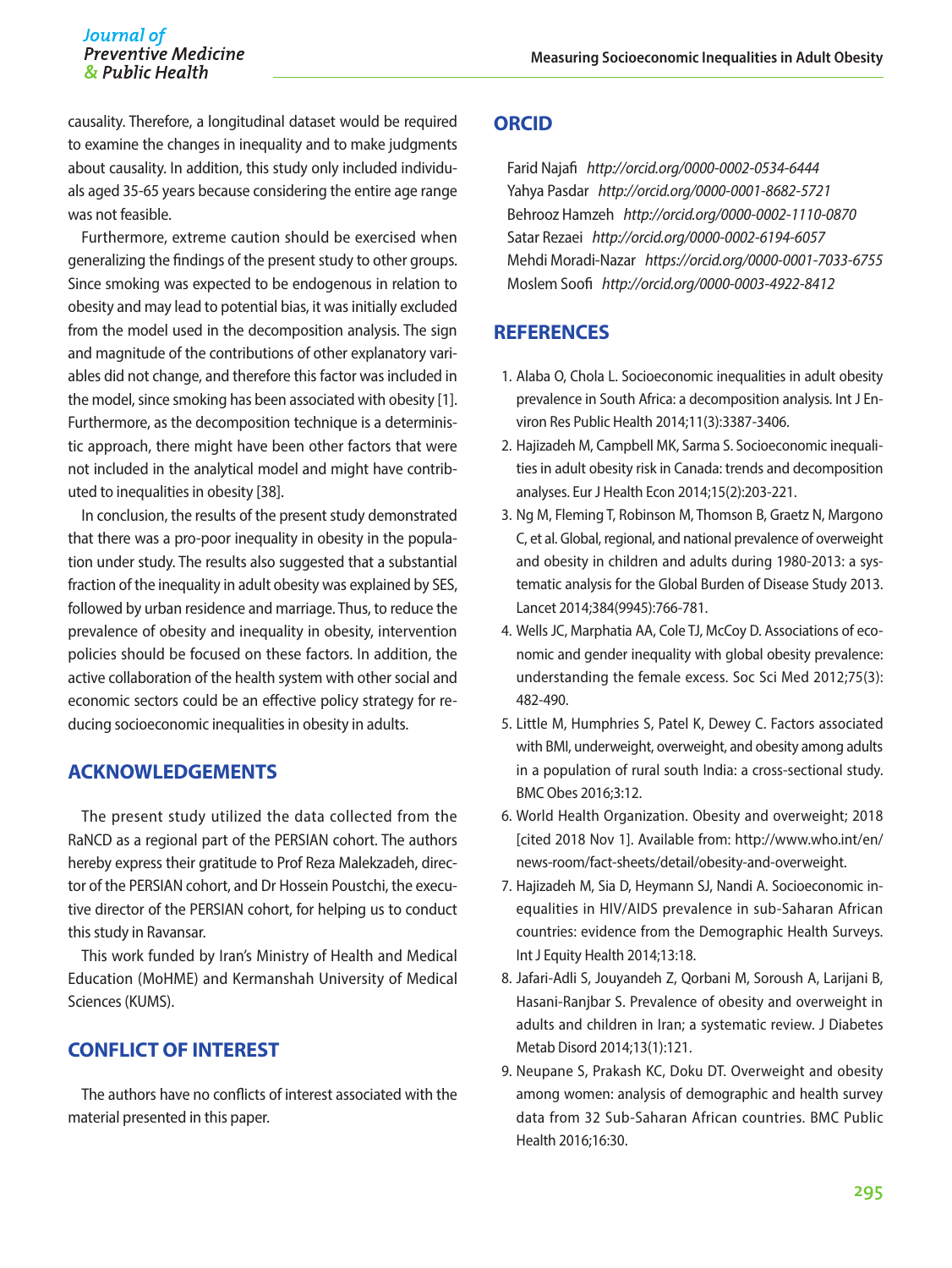- 10. Dee A, Kearns K, O'Neill C, Sharp L, Staines A, O'Dwyer V, et al. The direct and indirect costs of both overweight and obesity: a systematic review. BMC Res Notes 2014;7:242.
- 11. Klarenbach S, Padwal R, Chuck A, Jacobs P. Population-based analysis of obesity and workforce participation. Obesity (Silver Spring) 2006;14(5):920-927.
- 12. Robroek SJ, van den Berg TI, Plat JF, Burdorf A. The role of obesity and lifestyle behaviours in a productive workforce. Occup Environ Med 2011;68(2):134-139.
- 13. Janghorbani M, Amini M, Willett WC, Mehdi Gouya M, Delavari A, Alikhani S, et al. First nationwide survey of prevalence of overweight, underweight, and abdominal obesity in Iranian adults. Obesity (Silver Spring) 2007;15(11):2797-2808.
- 14. Nikooyeh B, Abdollahi Z, Salehi F, Nourisaeidlou S, Hajifaraji M, Zahedirad M, et al. Prevalence of obesity and overweight and its associated factors in urban adults from West Azerbaijan, Iran: the National Food and Nutritional Surveillance Program (NFNSP). Nutr Food Sci Res 2016;3(2):21-26.
- 15. Rahmani A, Sayehmiri K, Asadollahi K, Sarokhani D, Islami F, Sarokhani M. Investigation of the prevalence of obesity in Iran: a systematic review and meta-analysis study. Acta Med Iran 2015;53(10):596-607.
- 16. Pasdar Y, Darbandi M, Niazi P, Alghasi S, Roshanpour F. The prevalence and the affecting factors of obesity in women of Kermanshah. Jorjani Biomed J 2015;3(1):82-97 (Persian).
- 17. Emamian MH, Fateh M, Hosseinpoor AR, Alami A, Fotouhi A. Obesity and its socioeconomic determinants in Iran. Econ Hum Biol 2017;26:144-150.
- 18. Mowafi M, Khadr Z, Kawachi I, Subramanian SV, Hill A, Bennett GG. Socioeconomic status and obesity in Cairo, Egypt: a heavy burden for all. J Epidemiol Glob Health 2014;4(1):13-21.
- 19. Costa-Font J, Gil J. What lies behind socio-economic inequalities in obesity in Spain? A decomposition approach. Food Policy 2008;33(1):61-73.
- 20. Nikolaou A, Nikolaou D. Income-related inequality in the distribution of obesity among Europeans. J Public Health 2008; 16(6):403-411.
- 21. Djalalinia S, Peykari N, Qorbani M, Larijani B, Farzadfar F. Inequality of obesity and socioeconomic factors in Iran: a systematic review and meta-analyses. Med J Islam Repub Iran 2015;29:241.
- 22. Poustchi H, Eghtesad S, Kamangar F, Etemadi A, Keshtkar AA, Hekmatdoost A, et al. Prospective epidemiological research studies in Iran (the PERSIAN Cohort Study): rationale, objectives, and design. Am J Epidemiol 2018;187(4):647-655.
- 23. Rarani MA, Rashidian A, Arab M, Khosravi A, Abbasian E. Inequality in under-five mortality in Iran: a national and subnational survey data analysis. Glob J Health Sci 2016;9(3):215.
- 24. Liu X, Gao W, Yan H. Measuring and decomposing the inequality of maternal health services utilization in western rural China. BMC Health Serv Res 2014;14:102.
- 25. Chalasani S. Understanding wealth-based inequalities in child health in India: a decomposition approach. Soc Sci Med 2012; 75(12):2160-2169.
- 26. Vyas S, Kumaranayake L. Constructing socio-economic status indices: how to use principal components analysis. Health Policy Plan 2006;21(6):459-468.
- 27. Kjellsson G, Gerdtham UG. On correcting the concentration index for binary variables. J Health Econ 2013;32(3):659-670.
- 28. Wagstaff A. The bounds of the concentration index when the variable of interest is binary, with an application to immunization inequality. Health Econ 2005;14(4):429-432.
- 29. Wagstaff A, Paci P, van Doorslaer E. On the measurement of inequalities in health. Soc Sci Med 1991;33(5):545-557.
- 30. O'Donnell O, van Doorslaer E, Wagstaff A, Lindelow M. Analyzing health equity usinghousehold survey data: a guide to techniques and their implementation; 2008 [cited 2018 Nov 1]. Available from: [http://web.worldbank.org/archive/web](http://web.worldbank.org/archive/website01411/WEB/IMAGES/HEALTHEQ.PDF)[site01411/WEB/IMAGES/HEALTHEQ.PDF.](http://web.worldbank.org/archive/website01411/WEB/IMAGES/HEALTHEQ.PDF)
- 31. Erreygers G. Correcting the concentration index. J Health Econ 2009;28(2):504-515.
- 32. Costa-Font J, Hernández-Quevedo C, Jiménez-Rubio D. Income inequalities in unhealthy life styles in England and Spain. Econ Hum Biol 2014;13:66-75.
- 33. Gonzalo-Almorox E, Urbanos-Garrido RM. Decomposing socioeconomic inequalities in leisure-time physical inactivity: the case of Spanish children. Int J Equity Health 2016;15(1):106.
- 34. Solmi F, Von Wagner C, Kobayashi LC, Raine R, Wardle J, Morris S. Decomposing socio-economic inequality in colorectal cancer screening uptake in England. Soc Sci Med 2015;134:76-86.
- 35. Yiengprugsawan V, Lim LL, Carmichael GA, Sidorenko A, Sleigh AC. Measuring and decomposing inequity in self-reported morbidity and self-assessed health in Thailand. Int J Equity Health 2007;6:23.
- 36. Wagstaff A, van Doorslaer E, Watanabe N. On decomposing the causes of health sector inequalities with an application to malnutrition inequalities in Vietnam. J Econom 2003;112(1): 207-223.
- 37. Ljungvall A, Gerdtham UG. More equal but heavier: a longitudinal analysis of income-related obesity inequalities in an